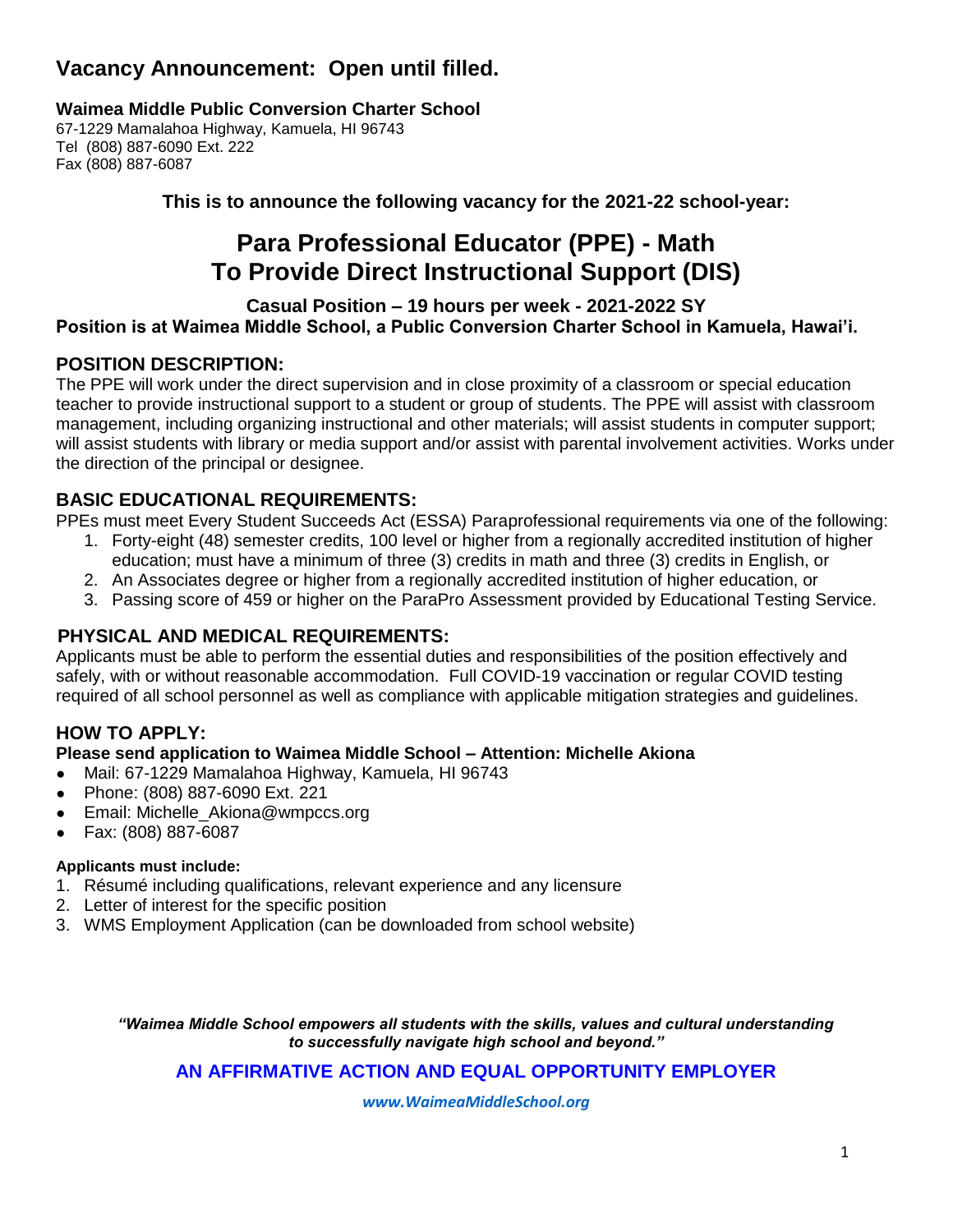# **Waimea Middle Public Conversion Charter School**

# **Para Professional Educator (PPE) - Math To Provide Direct Instructional Support (DIS)**

**Casual Position - 19 hours per week - 2021-2022 SY** 

# **Position Description**

### **GENERAL SUMMARY:**

The PPE will work under the direct supervision and in close proximity of a classroom or special education teacher to provide instructional support to a student or group of students. The PPE will assist with classroom management, including organizing instructional and other materials; will assist students in computer support; will assist students with library or media support and/or assist with parental involvement activities. Works under the direction of the principal or designee.

# **MINIMUM QUALIFICATIONS:**

- Must meet Basic Education state requirements (see below)
- Have at least 1.5 years of experience working in a professional environment
- Successful experience with the coordination of services for at-risk students and families
- Demonstrated ability to work effectively with teachers and families
- Effective communication, collaboration, and interpersonal skills for working with individuals from diverse backgrounds and professions
- Demonstrated ability to function as a positive collaborative member of a team
- Demonstrated interest and engagement in professional learning and reflection
- Reliability in attendance, punctuality, and follow-through

# **BASIC EDUCATIONAL REQUIREMENTS:**

The PPE must meet Every Student Succeeds Act (ESSA) Para Professional requirements via one of the following:

- 1. Forty-eight (48) semester credits for baccalaureate level courses from an accredited institution of higher education recognized by the HIDOE. The 48 credits may be from various program or academic subject areas. In addition, three (3) credits must be for Math and three (3) credits for English courses, or
- 2. An Associate of Arts (AA) or Science (AS) degree from an accredited institution recognized by the HIDOE. The credits earned for the degree must include a minimum of 48 credits for courses that are baccalaureate level, or
- 3. Successful completion of the Para Pro Assessment provided by the Education Testing Service (ETS).

# **DUTIES AND RESPONSIBILITIES:**

- Engages in positive behaviors at all times, treating students and colleagues with dignity and showing regard for individual differences and diversity.
- Is proficient in oral and written language and uses it to communicate information clearly, efficiently, and effectively.
- Understands his/her role in relation to other members of the team, participates in the team's processes for decision making and problem solving, shares ideas and viewpoints, and values and respects the perspectives and roles of others.